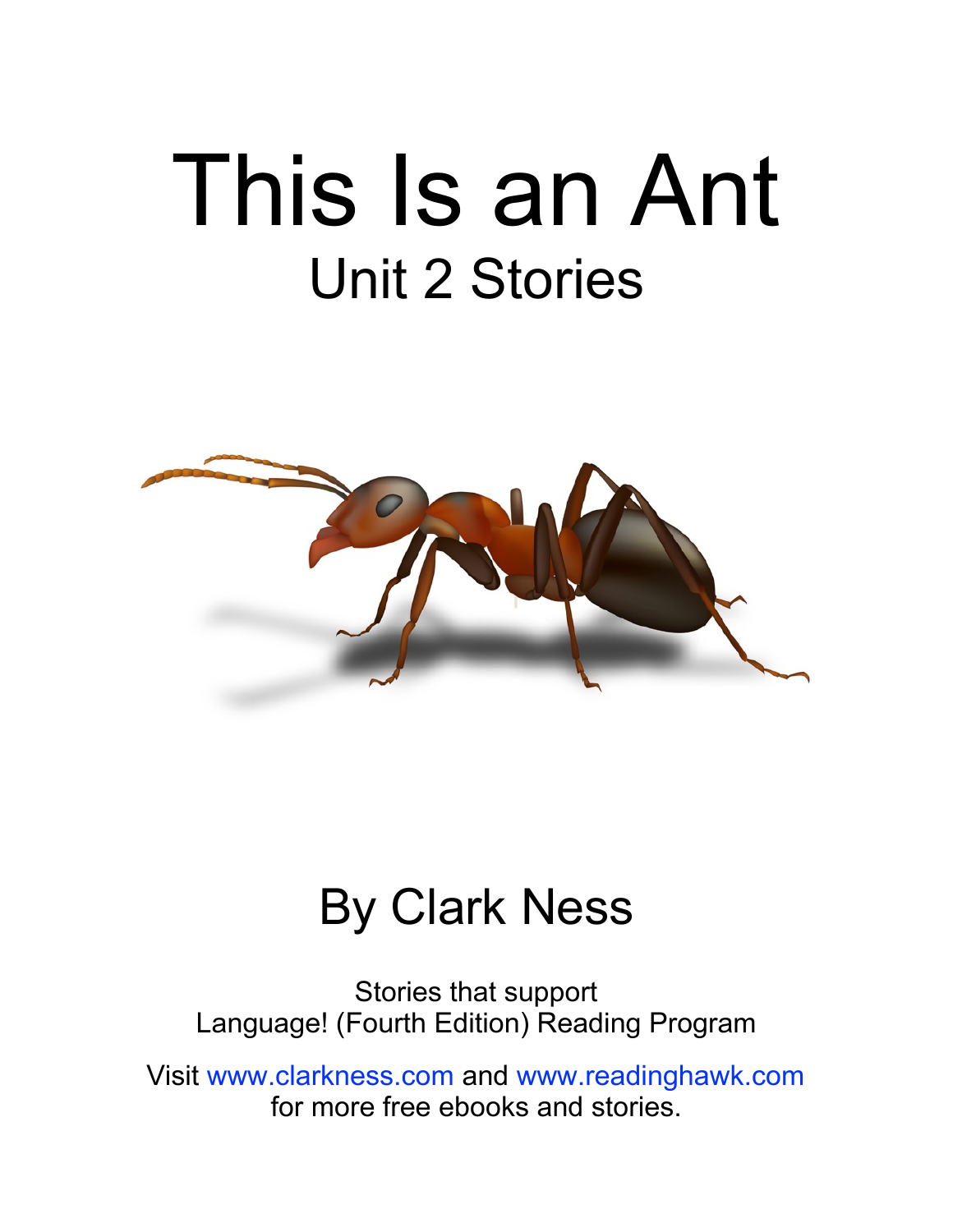

# This is an ant. This ant is fast. This is a fast ant. The fact is that this ant is fast.

Story Level - Unit 2 21 words in text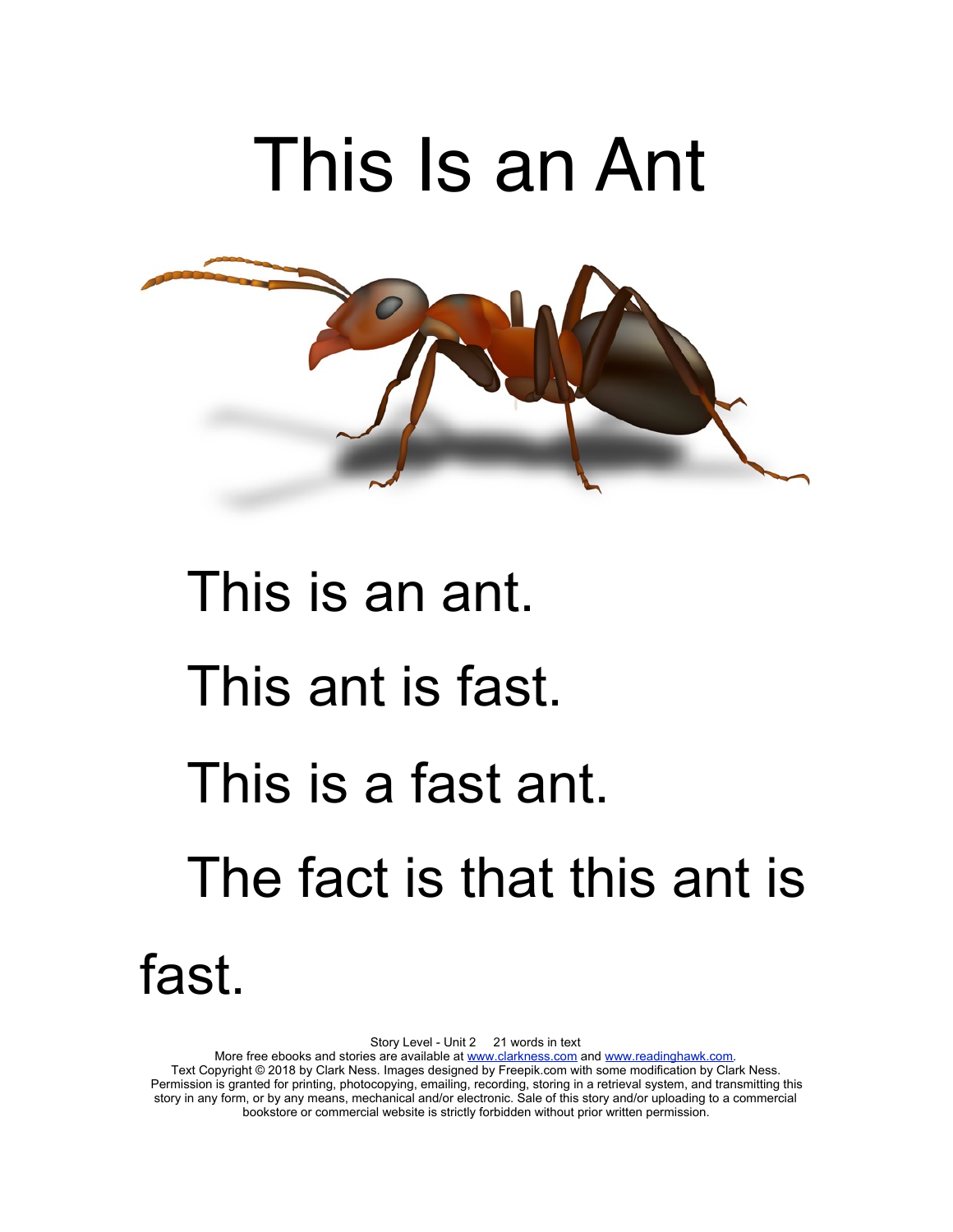

#### This is a rat.

#### This rat sat.

#### This rat is fat.

## This is a fat rat that sat. This fat rat sat.

Story Level - Unit 2 22 words in text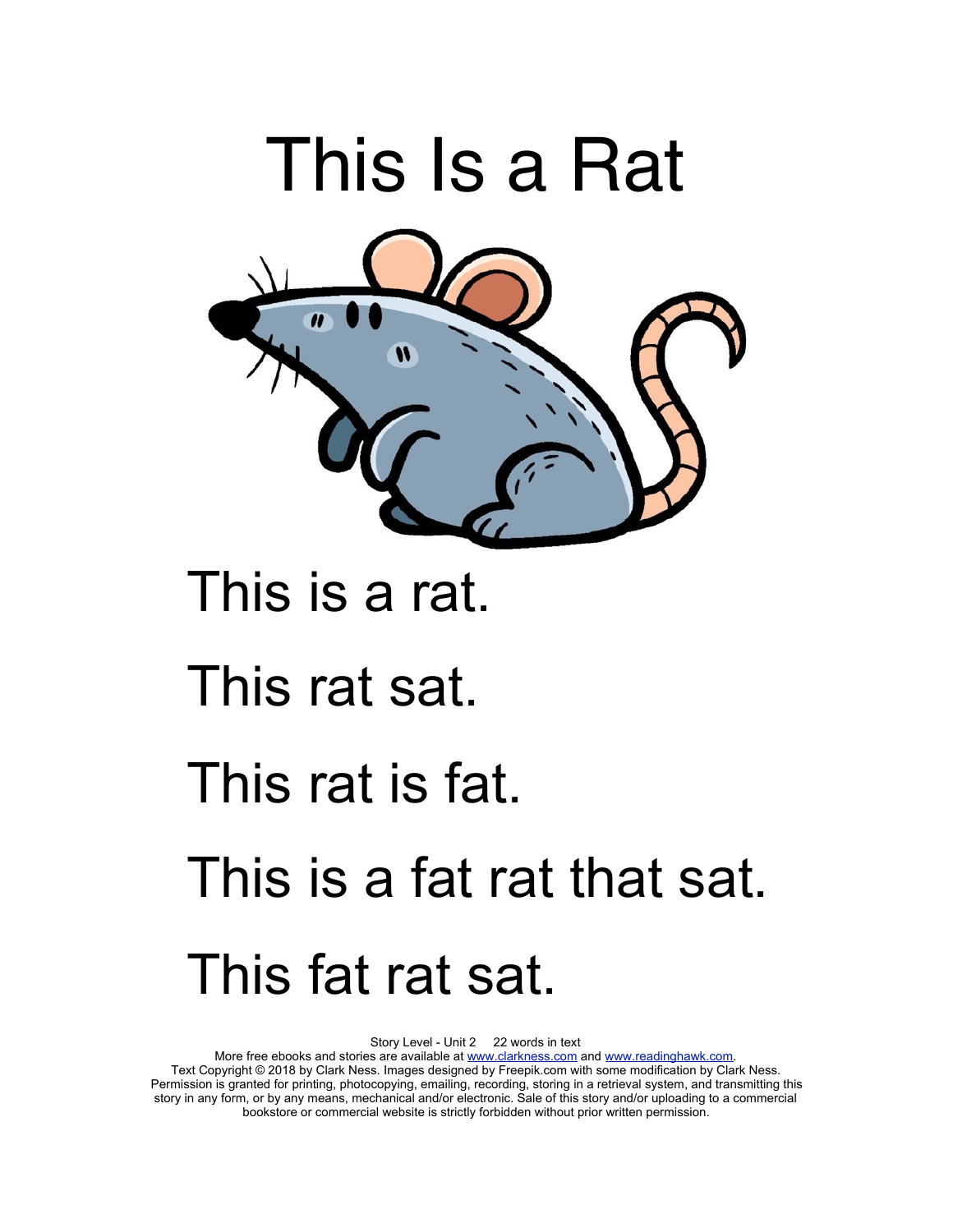## I Am a Clam



### I am a clam.

I sat.

## I am a clam that sat. The fact is that I am a clam that sat.

Story Level - Unit 2 22 words in text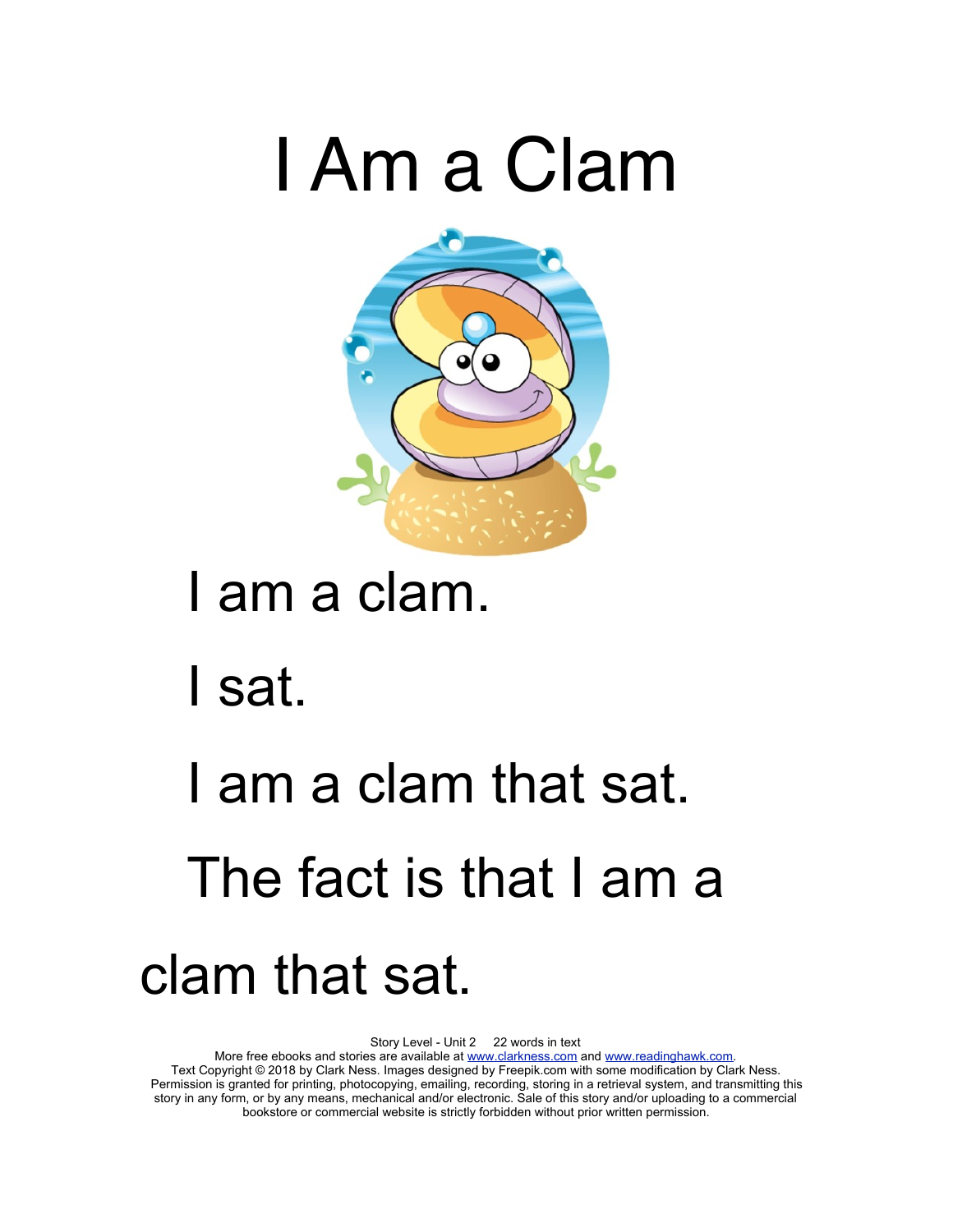## This Is Pat



### This is Pat.

Pat sat.

#### Pat has a cat.

### The cat sat.

### Pat has a cat that sat.

Story Level - Unit 2 18 words in text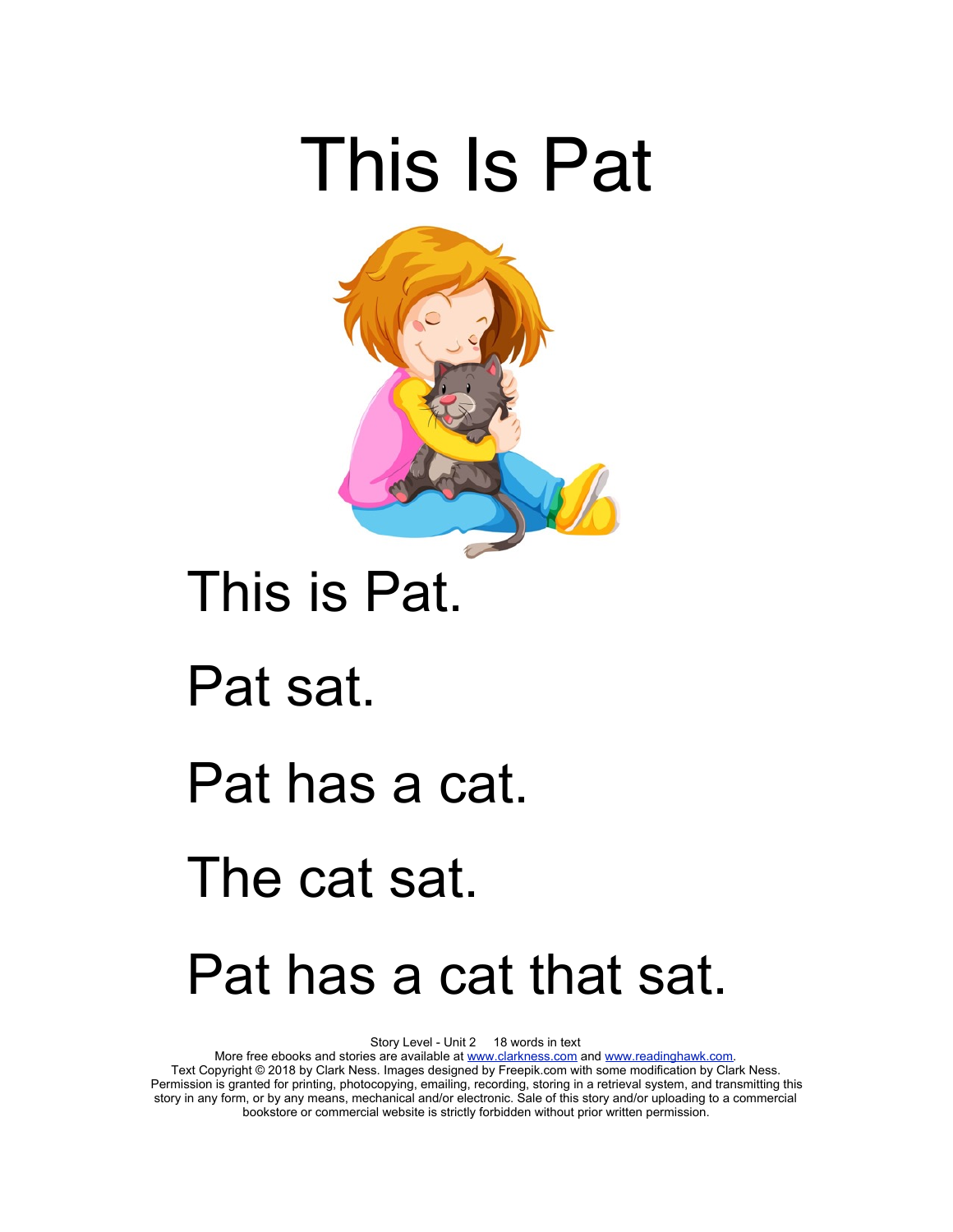# Is That Your Mat?



### Is that your mat?

### It is a mat.

### Is that your cat?

It is a cat.

### It is a mat. It is a cat.

Story Level - Unit 2 24 words in text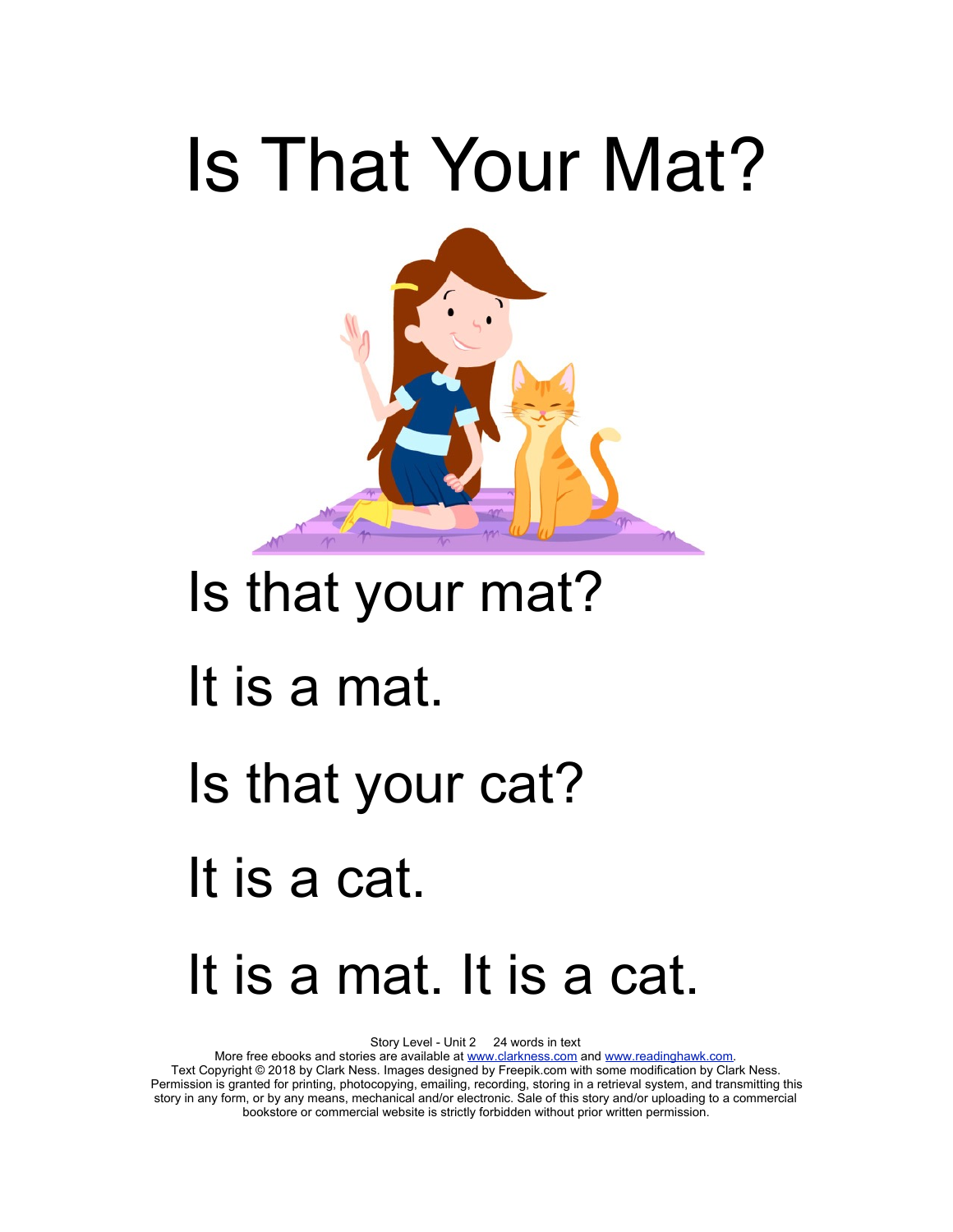## This Is a Raft



# This is a raft. This raft is a blast. This raft is at a camp. Are you at the camp? Is this your raft?

Story Level - Unit 2 24 words in text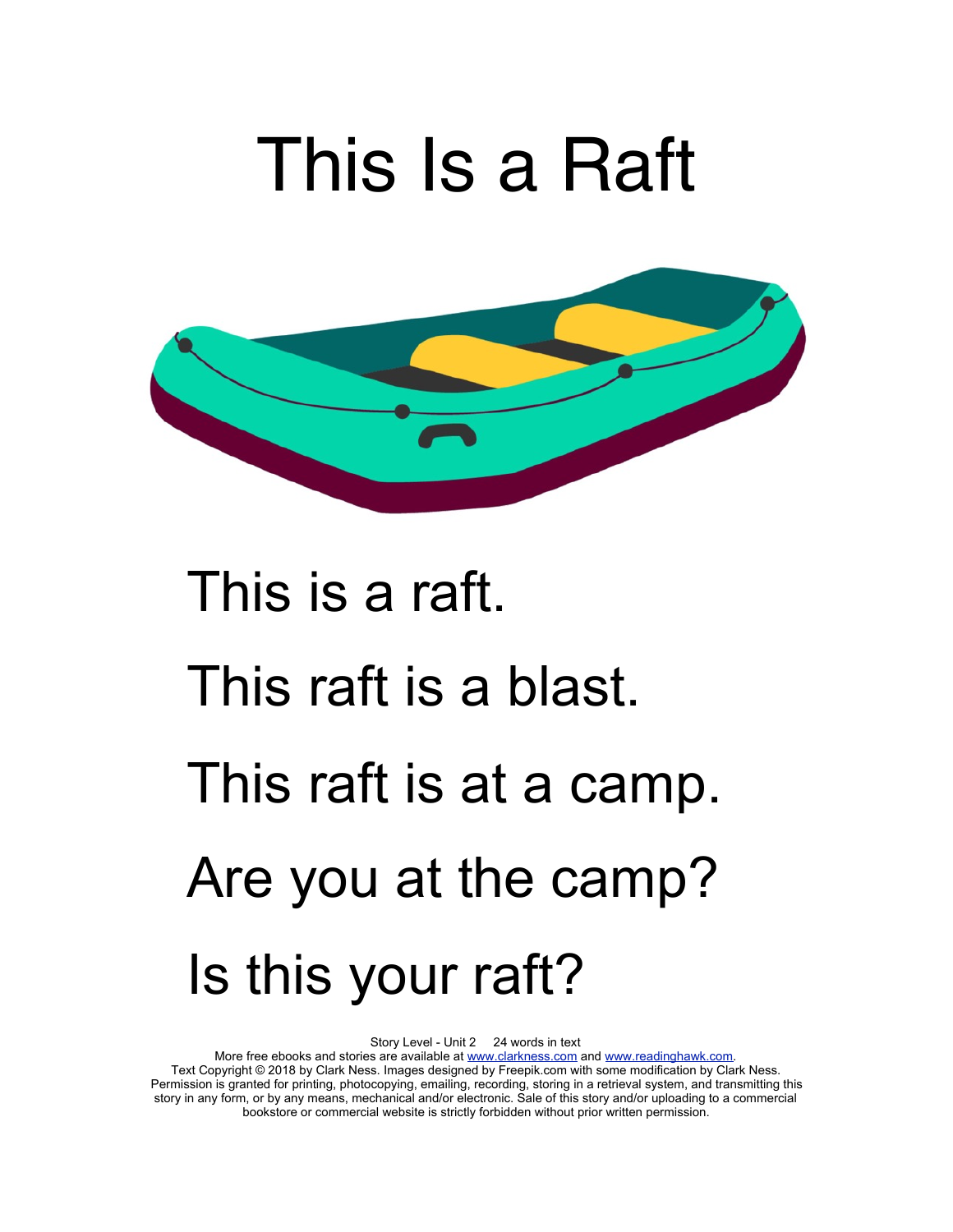



### This is Bran.

# "I camp. Do you camp?" said Bran.

## "Do you plan to camp?" said Bran.

Story Level - Unit 2 17 words in text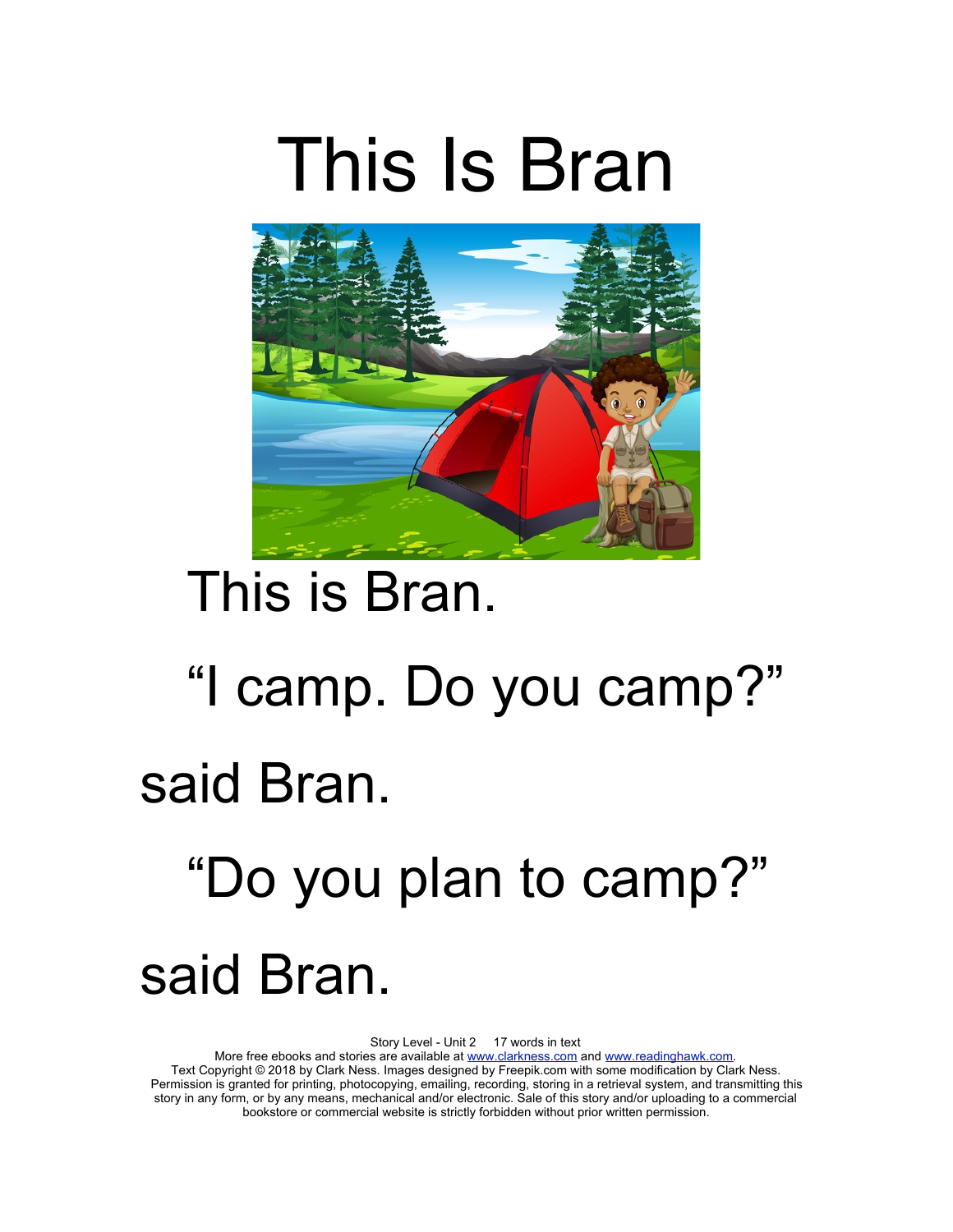## This Is a Stamp



### This is a stamp.

### A stamp is flat.

### Pat has this stamp.

### "This is a stamp. A

### stamp is flat," said Pat.

Story Level - Unit 2 22 words in text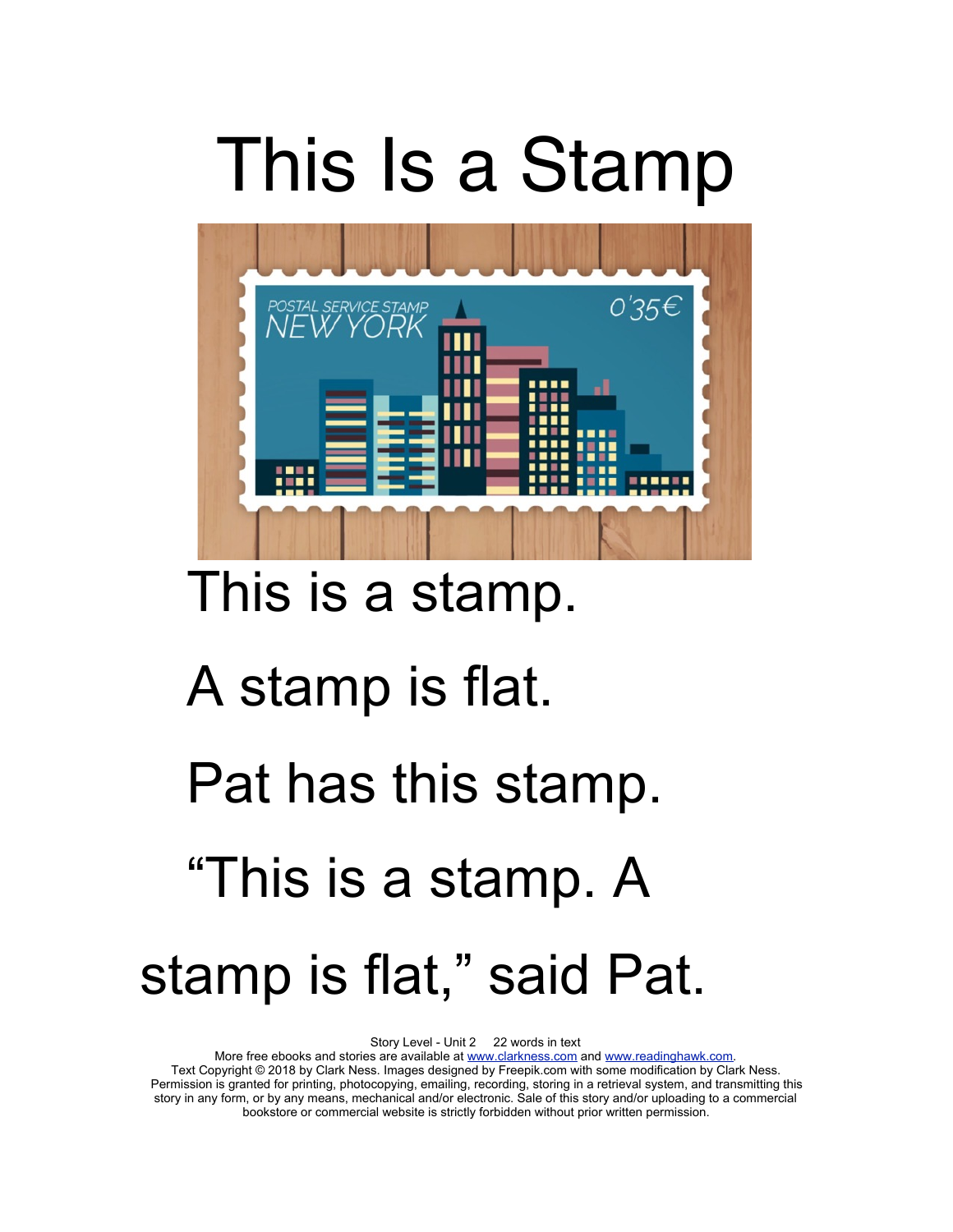

### Who are you?

- I am a cat.
- I am fat.
- I am a fat cat.

### I am a fat cat that sat.

Story Level - Unit 2 22 words in text